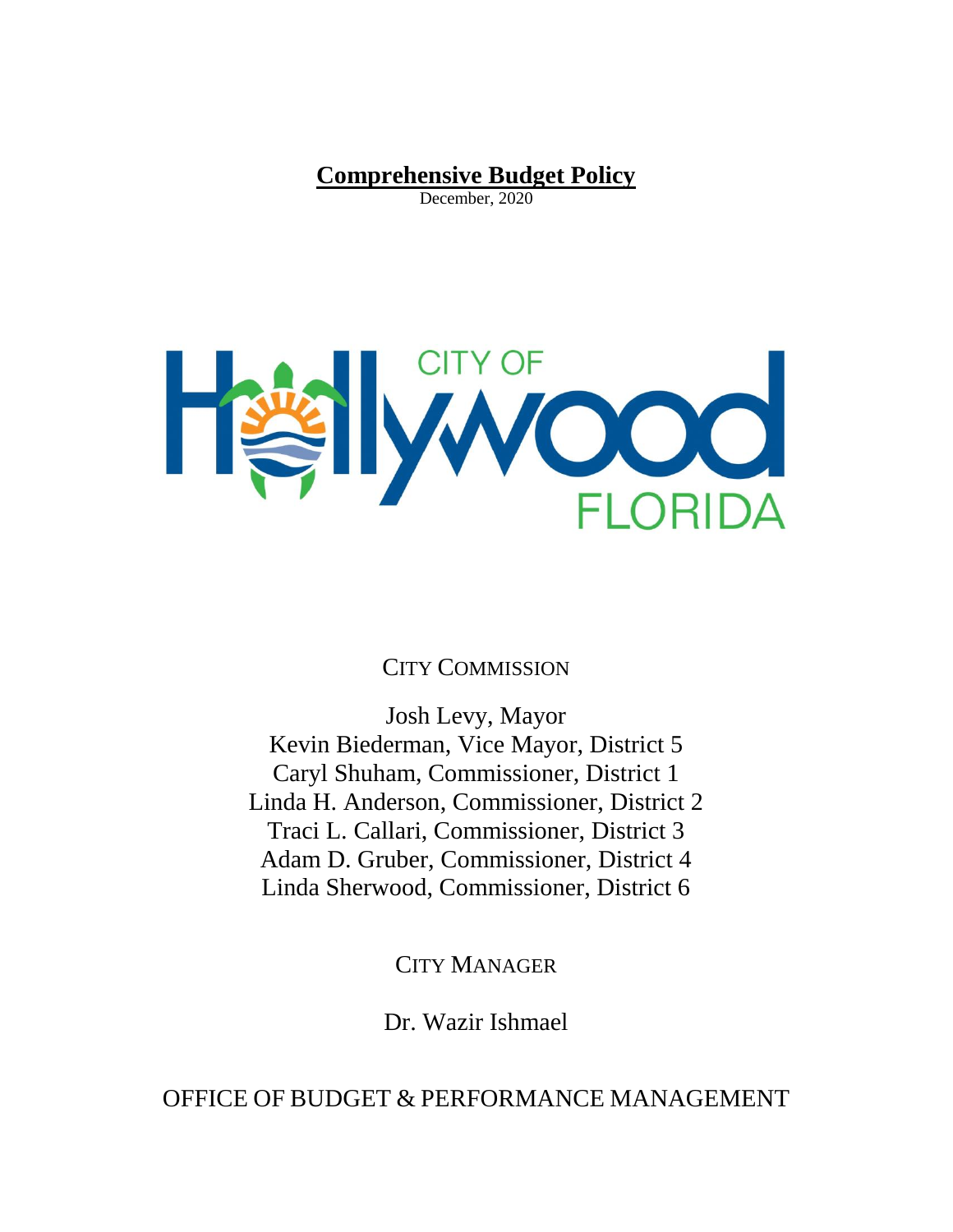# **Table of Contents**

<span id="page-1-0"></span>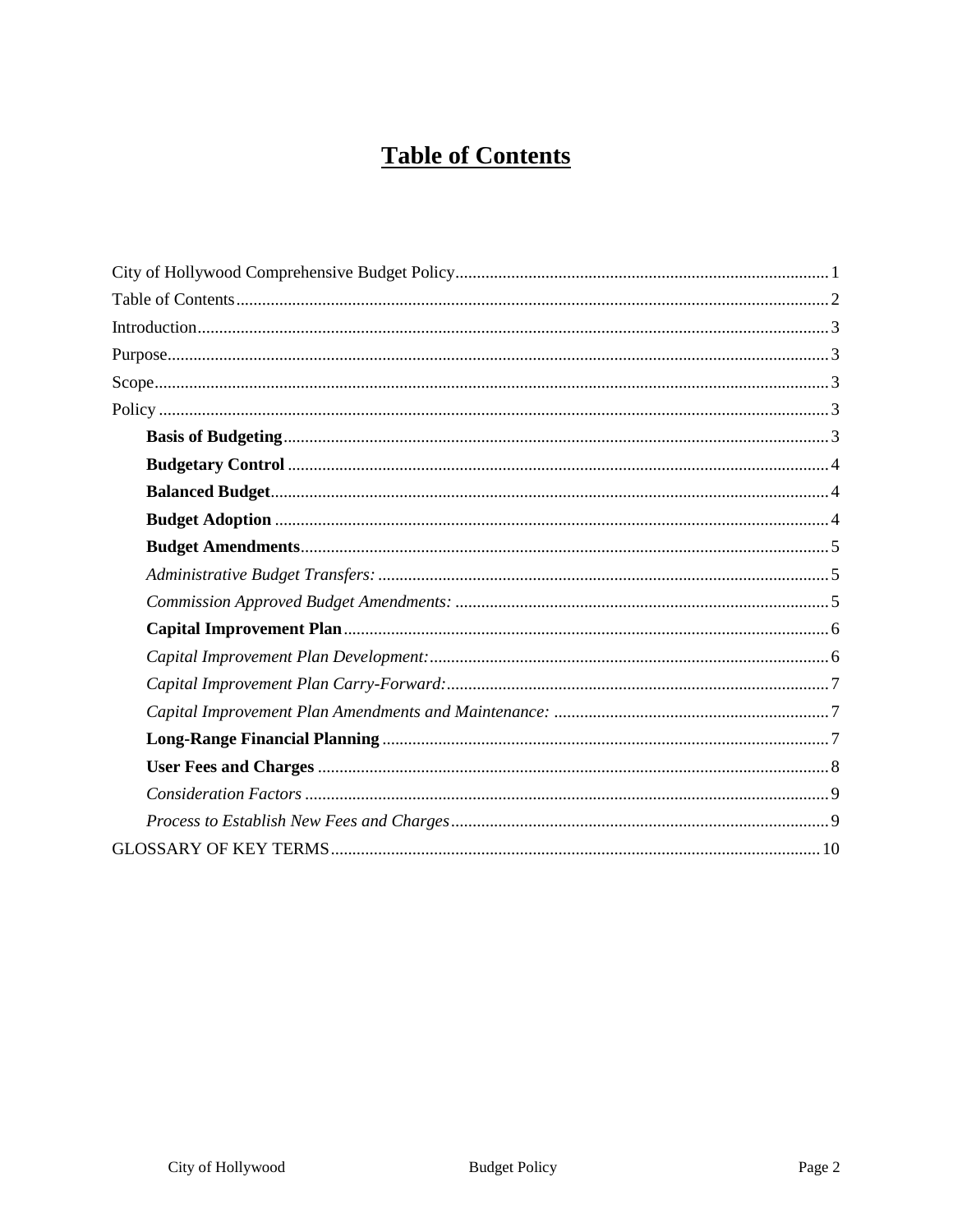# <span id="page-2-0"></span>**Introduction**

The City of Hollywood has established, by resolution, the following policies and practices to help guide the City's budgeting practices and efforts towards achieving its mission and strategic goals. The City's budgeting practices are governed by applicable federal, state, and local laws, the City Charter, and regulations, Generally Accepted Accounting Principles, and has been developed based upon recommendations from the National Advisory Council on State and Local Budgeting and the Government Finance Officers Association.

This document has been prepared by the Office of Budget & Performance Management (the "Budget Office") with input from the Department of Financial Services. These policies and practices will be used to help ensure that the financial resources of the City are managed in a manner consistent with the City's mission, vision, and goals.

This Comprehensive Budget Policy will be reviewed periodically to address potential policy gaps and/or revise it as appropriate if changes are made to the City's budget practices, industry best practice approaches, and applicable laws. Recommended changes shall be presented to the City Commission for consideration and approval as part of the annual budget process.

# <span id="page-2-1"></span>**Purpose**

The City of Hollywood (hereinafter "City") strives to attain and maintain a structurally sound, thoughtful, and balanced budget within statutory and local government requirements. The following Policy is established to provide a comprehensive plan to deliver efficient and effective services to residents and stakeholders of the City in a fiscally responsible manner. Furthermore, this Policy will act as a guide in the formulation and consideration of financial discussions and decisions.

# <span id="page-2-2"></span>**Scope**

The Budget Policy shall apply to all funds of the City which are accounted for in the City's Comprehensive Annual Financial Report ("CAFR").

# <span id="page-2-4"></span><span id="page-2-3"></span>**Policy**

## **Basis of Budgeting**

Governmental Funds (such as the General Fund and Special Revenue Fund) shall be prepared on a modified accrual basis utilizing encumbrance accounting. Under this approach, encumbrances are used to indicate the City's intent to purchase goods or services and revenues are recognized when measurable and available.

<span id="page-2-5"></span>Proprietary Funds (such as Enterprise Funds and Internal Service Funds) shall be budgeted on a full accrual basis. As such, expenses are recognized when incurred and revenues are recognized when they are obligated to the City.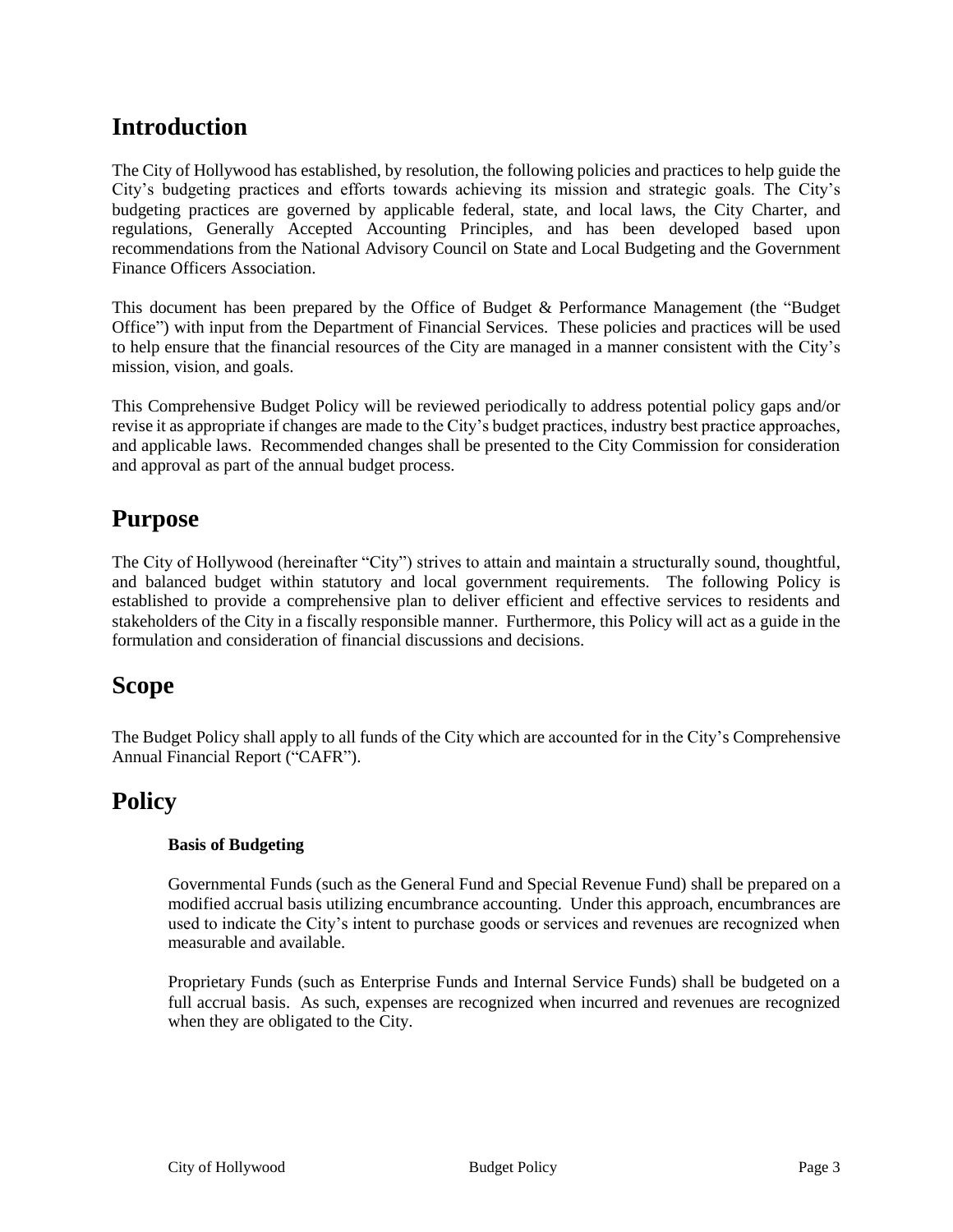#### **Budgetary Control**

Budgetary control is maintained at the fund and department level. The department level of control is the highest level in which management may reassign resources without City Commission approval (within the threshold as established in the City's budget transfer policy). Additionally, expenditures shall not exceed budget appropriations at the department level. Budget accountability rests primarily with the operating departments of the City, with oversight by the Budget Office.

All appropriations that have not been expended, encumbered, or appropriated to ongoing capital improvement projects shall lapse at the end of the fiscal year.

#### <span id="page-3-0"></span>**Balanced Budget**

In accordance with Florida Statutes 166.241(2), the City must adopt a balanced budget each year. A structurally sound balanced budget means that recurring resources must equal recurring expenditures. More specifically:

- It is appropriate to use excess unrestricted fund balance for one-time expenditures. However, as part of the City's pursuit for a structurally balanced budget, fund balance shall not be used as a long-term approach to balancing the budget. Any use of fund balance which would result in a remaining fund balance less than the City's established minimum seventeen percent reserve must comply with the requirements of the City's Fund Balance Policy.
- New programs shall not be budgeted or implemented until the full annual cost and the financial impact can be reasonably projected. New or expanded services appropriations should be implemented simultaneously with an associated off-setting new revenue source, an existing revenue source increase and/or other expenditure reduction.
- The tax rate shall be adequate to produce sufficient revenues to cover City services approved by the City Commission.

#### <span id="page-3-1"></span>**Budget Adoption**

The City's annual budget is prepared for the fiscal year beginning October  $1<sup>st</sup>$  and ending September  $30<sup>th</sup>$  of the following year. The operating budget represents the financial plan for the City and serves as a policy document for the distribution of City resources in alignment with the long-term vision, mission, and goals of the City. The four uses of a budget document are: Policy Document, Financial Plan, Operations Guide, and Communications Device. More specifically:

- As a Policy Document, the budget document must, at minimum, provide a coherent statement of the organization-wide strategic goals and strategies to address short and longterm concerns.
- As a Financial Plan, the budget document must, at minimum, include a summary of major revenues and expenditures; financing sources and uses; and explain the long-range financial plans and its affect upon the budget.
- As an Operations Guide, the budget document must, at minimum, include an organizationwide chart; schedule or table summary of personnel or position counts (prior, current, and budgeted year); describe activities, services, or functions carried out by organizational units; and include goals and objectives of the organizational units.
- As a Communications Device, the budget document must, at minimum, include a comprehensive table of contents and provide an overview of significant budgetary issues.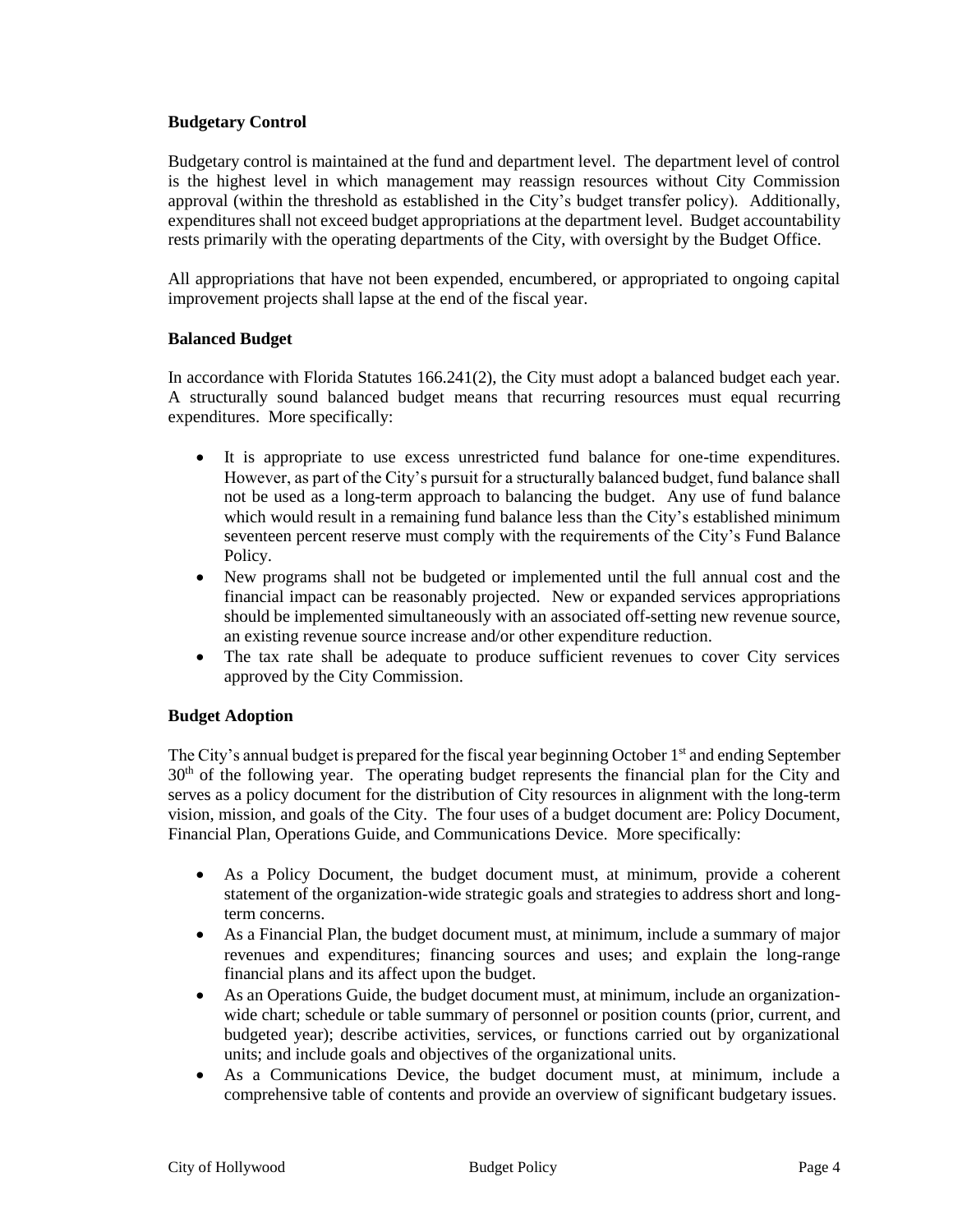Annually, the City Manager shall submit to the City Commission a proposed budget for the upcoming fiscal year based upon Commission established priorities which align with the Strategic Plan. Upon receipt of the proposed budget, workshops and one-on-one briefings may be held with the City Commission. The City Commission may make modifications by consensus of its members; however, no votes are taken at a Commission workshop. Prior to the final adoption of the budget, and in accordance with State Statutes, the Commission shall hold two public hearings where the public is allowed to make comments. During the hearings, the Commission may again make revisions to the budget by majority vote. Upon final adoption, the budget is in effect for the ensuing fiscal year and becomes the authority for the various departments and offices to expend funds subject to controls established by this policy document and Florida Statutes.

#### <span id="page-4-0"></span>**Budget Amendments**

From time to time, it may become necessary to modify the adopted budget for various reasons. Generally, the budget may be amended in one of two ways: administratively via a budget transfer or through a budget amendment requiring Commission approval.

#### <span id="page-4-1"></span>*Administrative Budget Transfers:*

Administrative budget transfers include transfers from one line item to another within a department's operating budget, within a capital project, or changes between divisions within a department. More specifically:

- Budget transfer requests of \$5,000 or less require approval by the department head and authorization by the Director of Budget Office and the Director of Financial Services; and
- Budget transfers between \$5,001 and \$50,000 require the City Manager's approval. The transfers, however, must be made within the same office or department within a distinct fund. Where the budget transfer is the result of the creation of accounts and transfer of funds necessitated by the creation or amendment of a division within a department or the creation or amendment of a special office within the Office of the City Manager, the City Manager may approve the budget transfer without Commission action. All administrative budget transfers are documented and tracked in the City's financial management system.

#### <span id="page-4-2"></span>*Commission Approved Budget Amendments:*

Budget amendments requiring City Commission approval are those amendments which result in a change to the total appropriations of a department or fund and/or exceed the City Manager's approval threshold. The following amendments require Commission approval

- All budget transfers over \$50,000;
- The acceptance and appropriation of a grant award;
- The appropriation of additional funding if expenditures are projected to exceed budgeted amounts;
- Any budget transfers and adjustments within a sixty (60) day period following the close of the fiscal year, per Florida Statute 166.241;
- Adjustments to reflect unanticipated revenues or receipts; and
- **Transfers of appropriation from one department or fund to another.**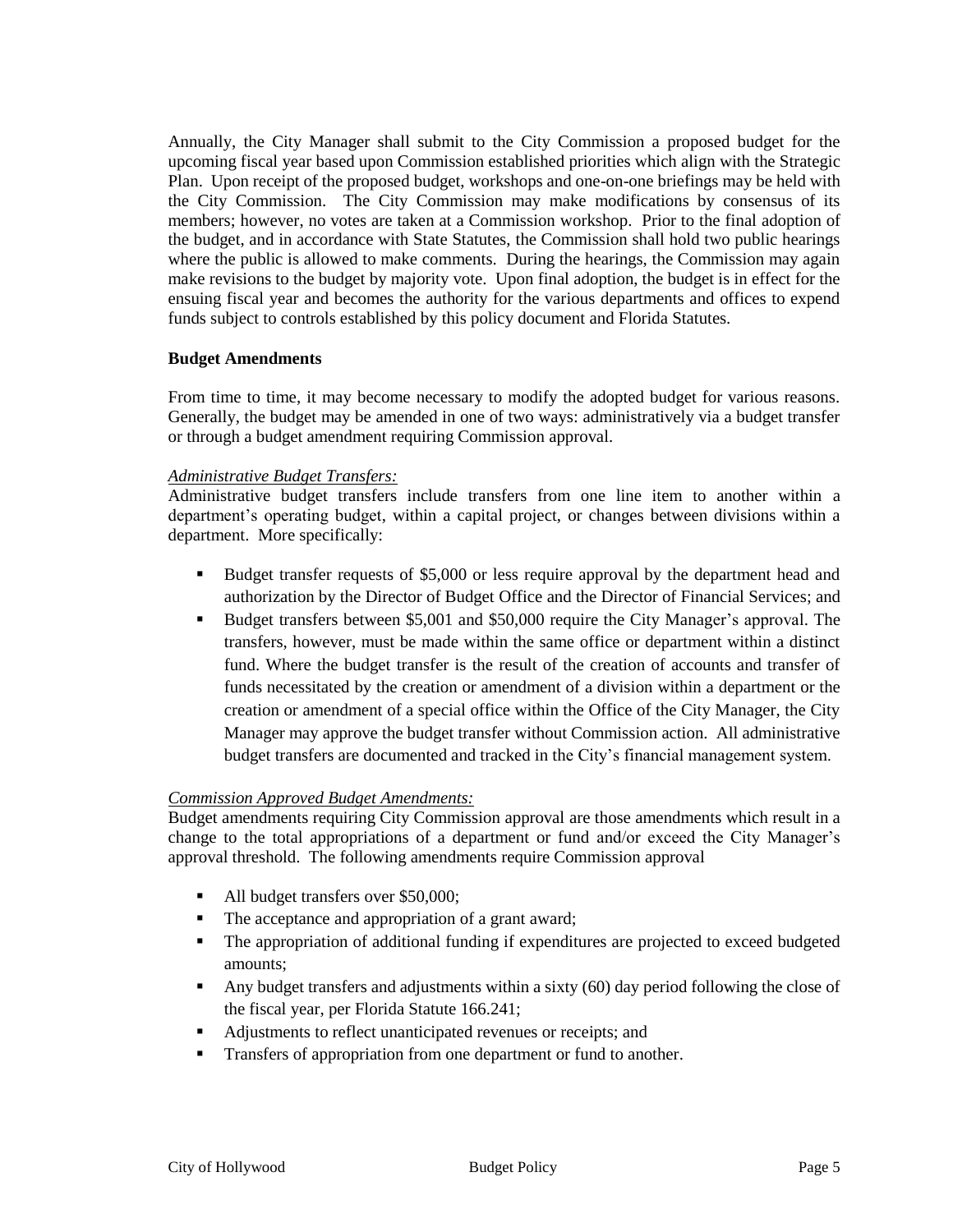#### <span id="page-5-0"></span>**Capital Improvement Plan**

The City has a robust Capital Improvement Plan with substantial investments (both current and prospective) made to protect the City's assets. The Capital Improvement Plan shall:

- **Ensure proper stewardship of these investments;**
- Maximize benefits to Hollywood residents and minimize asset life cycle costs; and
- Ensure the allocation of financial resources aligns with the long-term strategic goals of the City.

Each year, as part of the annual budget development process, the City shall adopt a Five-Year Capital Improvement Plan (CIP). Only the projects and purchases included in the first year of the CIP shall be appropriated in the budget as adopted by the City Commission, and the projects and purchases presented in subsequent years are shown for planning purposes only and do not have approved appropriations . The CIP is necessary to provide adequate consideration of the City's short-term and long-term needs and strategic goals and evaluate the options and timing availability of funds to address those needs. The CIP includes major construction, expansion, purchase, or major repair of buildings, utility systems, City roadways, and other physical structures of \$10,000 or higher. The CIP also includes funding consideration for major fleet and equipment replacement needs.

## <span id="page-5-1"></span>*Capital Improvement Plan Development:*

Annually, Department/Office Directors shall review a list of existing capital projects to re-estimate the costs of active projects and capital purchases, determine if reallocation or additional funds are necessary, and identify new projects and capital purchases needed to achieve the City's strategic goals. The City has established a CIP Team. The CIP Team consists of representatives from most City departments. The CIP Team shall be responsible for assessing all capital project requests, ranking new projects, and providing the City Manager with recommendations based on the following set of criteria:

- The Project/purchase is mandated to meet federal or state laws, consent decree, regulatory requirements, and/or court ruling;
- The impact on health, security, and safety of the public and/or employees;
- The risk of infrastructure failure and/or degradation of service;
- The extent to which the project aligns with the City's strategic goals;
- The cost of the project, asset life cycle, ongoing operating costs associated with the project, and potential revenue impact (such as increases to charges, fees, and taxes);
- The resources available to fund the project;
- The sustainability of project including the impact of long-term environmental threats; and
- The extent to which the project will improve the quality of life for residents.

Once approved by the City Manager, the Five-Year Capital Improvement Plan will be presented to the City Commission for approval and adoption as part of the annual budget adoption process. Additionally, the projects included in the CIP shall be included in the Comprehensive Improvement Element (CIE) of the City's Comprehensive Plan.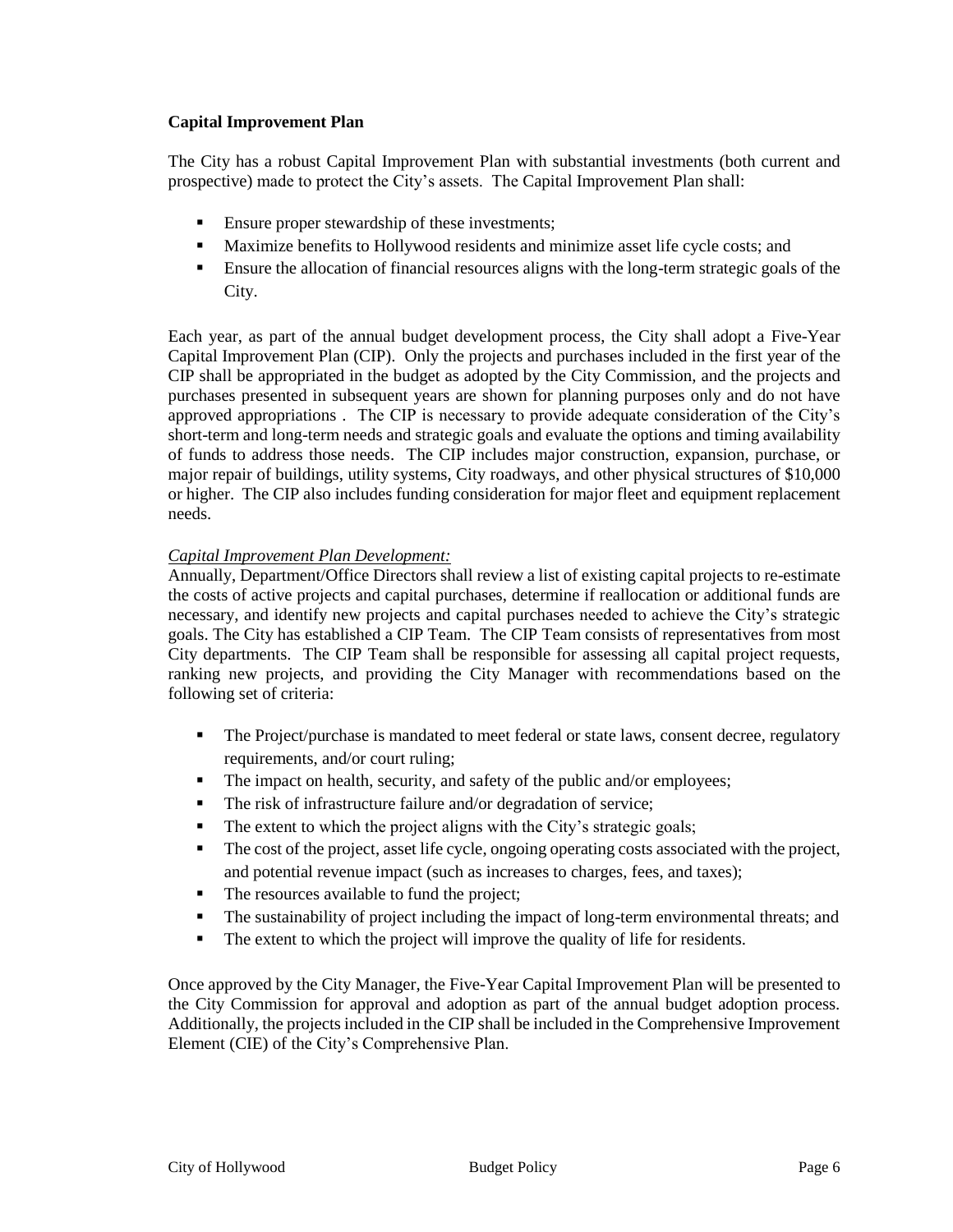### <span id="page-6-0"></span>*Capital Improvement Plan Carry-Forward:*

Capital project appropriations, unlike operating budget appropriations, are typically one-time in nature and the projects may take multiple fiscal years to complete and use the appropriations. The timing of the carry-forward (also known as rollovers) is critical as it may impede the departments' ability to complete the project and/or pay vendors in a timely manner. To avoid negatively affecting the progress of capital projects, the City Manager shall have the authority (per the annual budget adoption resolution) to administratively rollover the available balances of Commission approved capital project funds from one fiscal year to the next fiscal year. Taking into consideration the timing of the prior fiscal year close-out transactions and the new fiscal year, the City Manager may carry forward up to 100% of the available balance from the prior fiscal year to the new fiscal year. Exceptions may apply to projects expected to be completed or closed by the prior fiscal year-end and projects that have no known pending payments to be made in the prior fiscal year.

At the end of the fiscal year, prior to the execution of the rollover, City Departments shall review a list of their respective capital projects. The departments shall provide the Budget Office with project status and amount requested to rollover (which cannot exceed the available funds of the project). The Budget Office shall review citywide rollover requests and provide the City Manager with a report for review and approval. In lieu of submitting an agenda item with budget amendments for rollovers, the City Manager shall provide the City Commission with a report of all project rollovers. Additionally, the departments may no longer rollover capital project funds which have had no activity for a period in excess five years (General Obligation Bond, grant, Transportation Surtax, and other projects funded with external sources are excluded from this prohibition as these sources will have their own spending guidelines).

### <span id="page-6-1"></span>*Capital Improvement Plan Amendments and Maintenance:*

The budgetary control for all capital projects is at the fund and project level. Re-appropriation of funds between capital projects is not permitted without Commission approval and must comply with the budget amendment policy described in the previous section. However, re-appropriation of funds between object codes within a capital project is permitted and must comply with the budget amendment policy described in the previous section.

The City shall maintain all of its assets at an adequate level, protect its capital investment, and minimize future maintenance and replacement costs. Maintenance costs for assets shall be budgeted within the operating budget (except for major one-time projects that would otherwise be included in the CIP). Once an asset has reached its useful life, the appropriate procedures to surplus or dispose of the asset shall apply.

All capital assessments, studies, and master plans shall be taken into consideration as part of the annual development of the Capital Improvement Plan. Additionally, the City shall conduct an inventory and condition assessment of all major capital assets on an annual basis.

#### <span id="page-6-2"></span>**Long-Range Financial Planning**

The purpose of the long-range financial planning policy is to establish strategic fiscal sustainability and resiliency principles for the City which shall be used in the annual budget development process and to assist with making critical financial, economic development, and community development decisions.

The long-range financial planning process involves the evaluation of internal and external issues that may fiscally impact the City. Long-range financial planning enables the City to take proactive steps to mitigate known issues within its control. This is a mechanism to safeguard the City's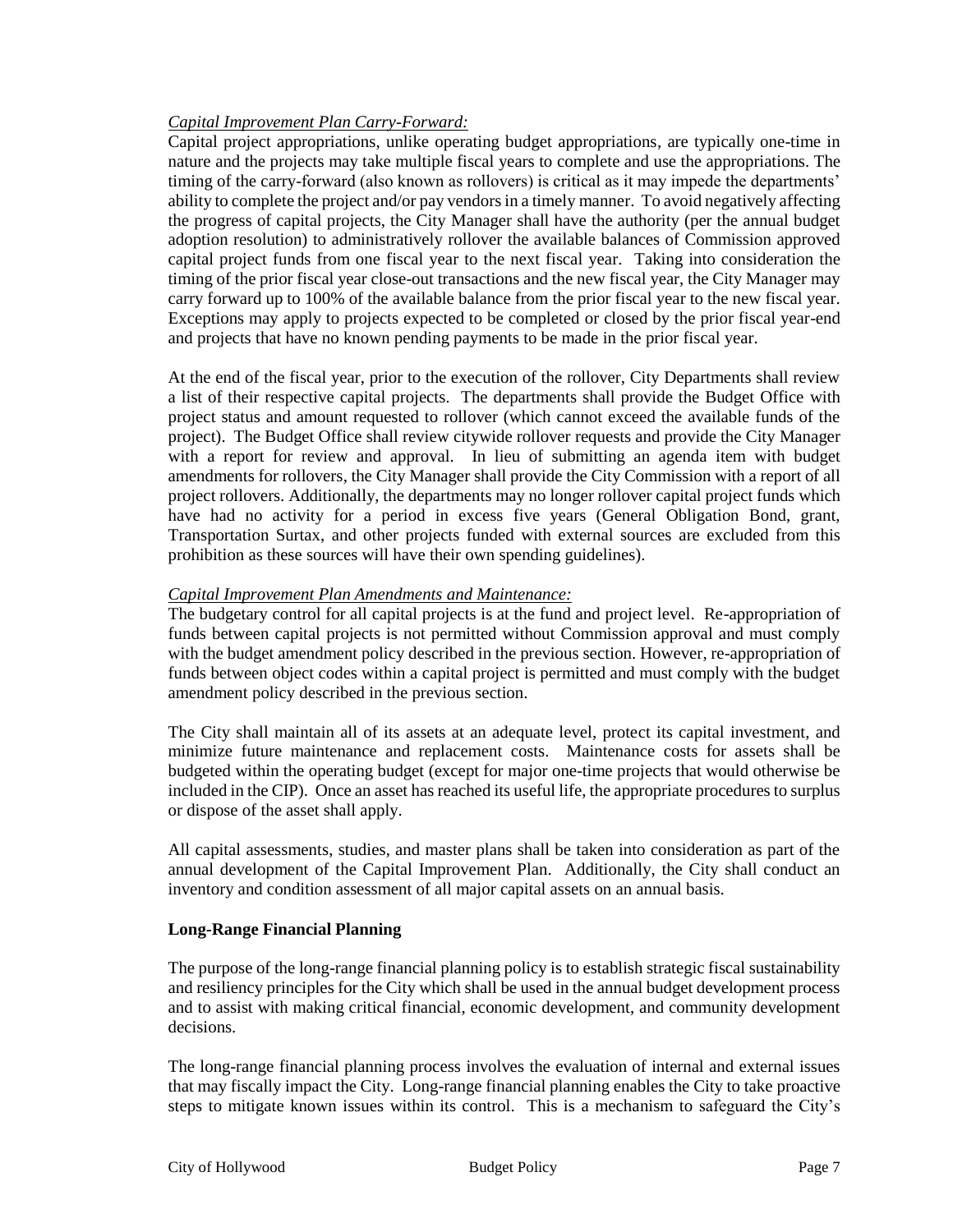finances for current and future City of Hollywood residents. To accomplish this, the City shall prepare a financial forecast as part of the annual budget process. The financial forecast shall be for a period of 5 years. The forecast shall include revenues, expenditures, and the financial position of the City.

The Five-Year Forecast shall be conducted during the annual budget process to guide budget discussions and decisions. The revenue forecast shall be prepared in partnership with the Revenue Estimating Committee (which consists of representatives from the Department of Financial Services, Budget Office, and consultation with every department).

Budget Office staff will conduct a comprehensive analysis to include the following in the five year forecast:

- **Historical analysis of revenue and expenditure trends;**
- An analysis of affordability of existing programs, services, and projects;
- Research and analysis of known external factors (policy, economic, environmental, legislative, regulatory, social) that may impact the City's budget. This shall not include major changes that are speculative;
- An analysis of anticipated new programs, services, and projects (such as the acquisition of land, expansion of facilities, and affordability of recurring operating expenses associated with the new program, services, and projects);
- A review current fees and rates for services;
- A projection of the required minimum fund balance reserves;
- An assessment of timing and funding requirements for equipment and fleet replacement;
- An analysis and projections of estimated debt service payments;
- A review of the actuarial reports on the City's non-current liabilities (such as Other-Post Employment Benefits, Pension, Risk, and Health) to determine the size of the liability, the City's capacity to pay it, and planned approach to address it which will be factored into the forecast; and
- An analysis of Current year revenues, expenditures, and net position for all funds.

Another important aspect of the long-range financial planning process is the alignment of the budget to the strategic plan. This involves incorporating the strategic goals and objectives in the annual budget discussions on the prioritization of resources for the next five years. Furthermore, the City has adopted a culture of continuous process improvement to enhance service delivery costeffectively. Efforts made towards continuous process improvement shall be captured as performance measures. Many of the metrics reported by City Departments shall be factored into the five-year forecast.

#### <span id="page-7-0"></span>**User Fees and Charges**

The purpose of a User Fees and Charges policy is to provide guidance and incorporate best practices in establishing fees and charges that adequately recover costs incurred for services rendered to individuals directly benefiting from the services. As a general policy, the City may collect up to 100% of the full cost of providing the services or subsidize the cost using the City's funds. User fees and charges shall not exceed the full cost of providing the service. Unless otherwise stated in a City ordinance or resolution, user fees and charges shall be assessed periodically as part of the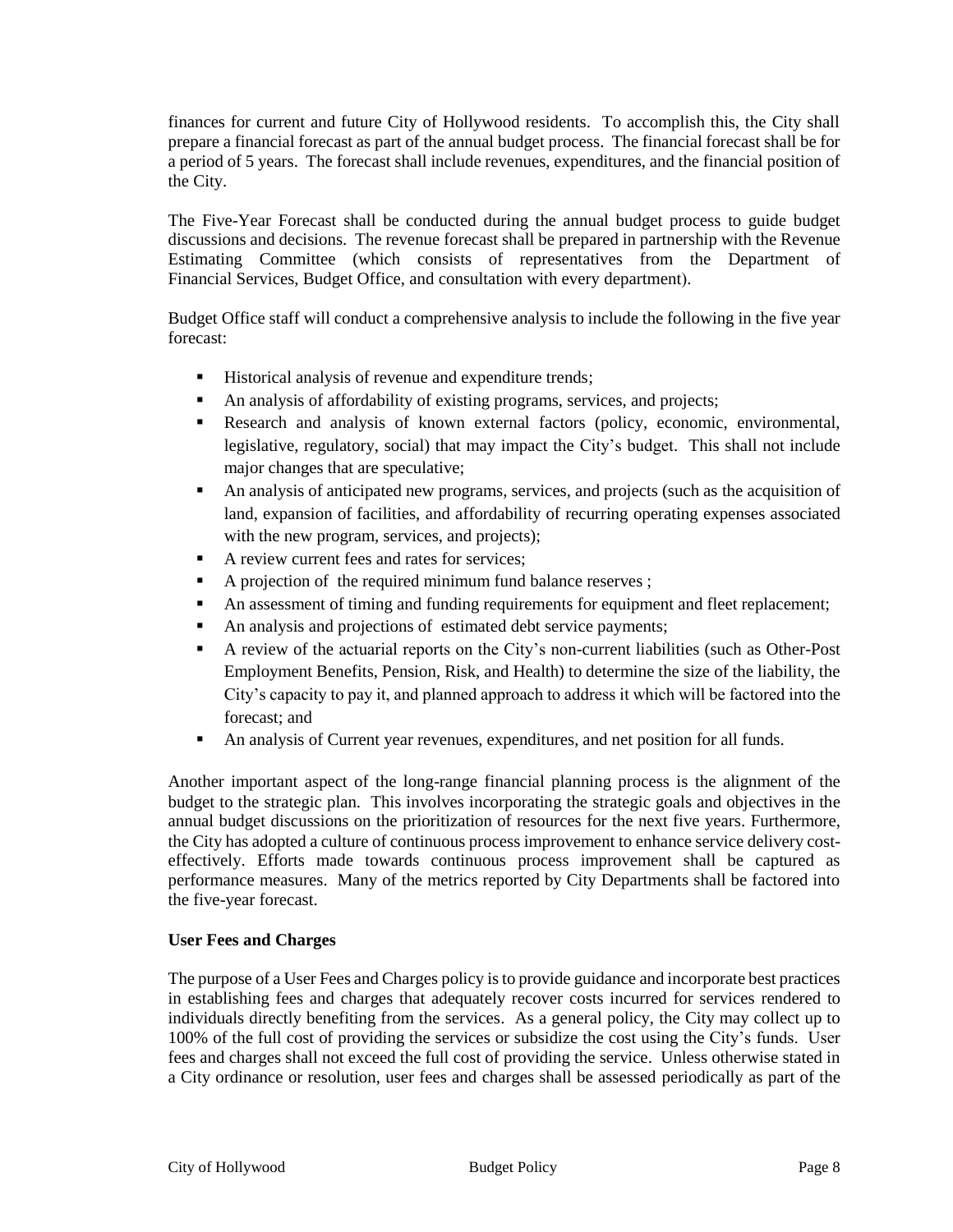budget development process. Revisions to user fees and charges shall be captured in the City's Comprehensive Schedule of Fees.

This policy does not apply to taxes and assessments levied by the City, County, or other taxing authorities. Some City fees and charges are assessed on an annual or biannual basis by an external consultant. The policy described below shall not apply to the Departments with fees and charges reviewed by an external consultant.

### <span id="page-8-0"></span>*Consideration Factors*

The following factors shall be taken into consideration when establishing user fees and charges:

- Does the service benefit the community as a whole, individuals, or groups receiving the service?
- What is the full cost of providing the service? This shall include: direct labor, fringe, equipment, materials, contractual services, utilities, cost allocation costs, internal service charges, and other City-wide indirect cost rates?
- Will the fee or charge pose a hardship on specific users?
- Do any other municipalities in the region charge the same or similar fees or charges? If so, how do the proposed fees or charges compare in rates?
- Will the establishment of the fee or charge for service create undue demands on City resources?
- What was the last increase or decrease to the fee or charge?
- Is this fee or charge currently charged by another City Department or Office?
- Are there laws that regulate the proposed fee or charge?

#### <span id="page-8-1"></span>*Process of Establishing New Fees and Charges*

- 1. Departments and Offices wishing to create a new fee or charge for service shall assess the feasibility of the fee or charge based on the Consideration Factors listed above. During the annual budget process, the Department or Office may submit a formal request in the Budget Planning System for review by the Budget Office.
- 2. The Budget Office shall review the information provided by the Department or Office and provide a recommendation to the City Manager's Office.
- 3. If approved by the City Manager, the Budget Office shall work in coordination with City Departments and the City Attorney's Office to update the Comprehensive Schedule of Fees resolution to include the new fees and/or charges. The General Accounting Division shall create new accounts for the approved fees and/or charges adopted by the City Commission.

There may be occasions when the Budget Office may decide not to include a budgeted revenue estimate for the new fees and charges until a full year of revenues has been collected. A full year of revenue collections will provide the Budget staff with a baseline of actuals that may be used to determine the subsequent fiscal year's budget.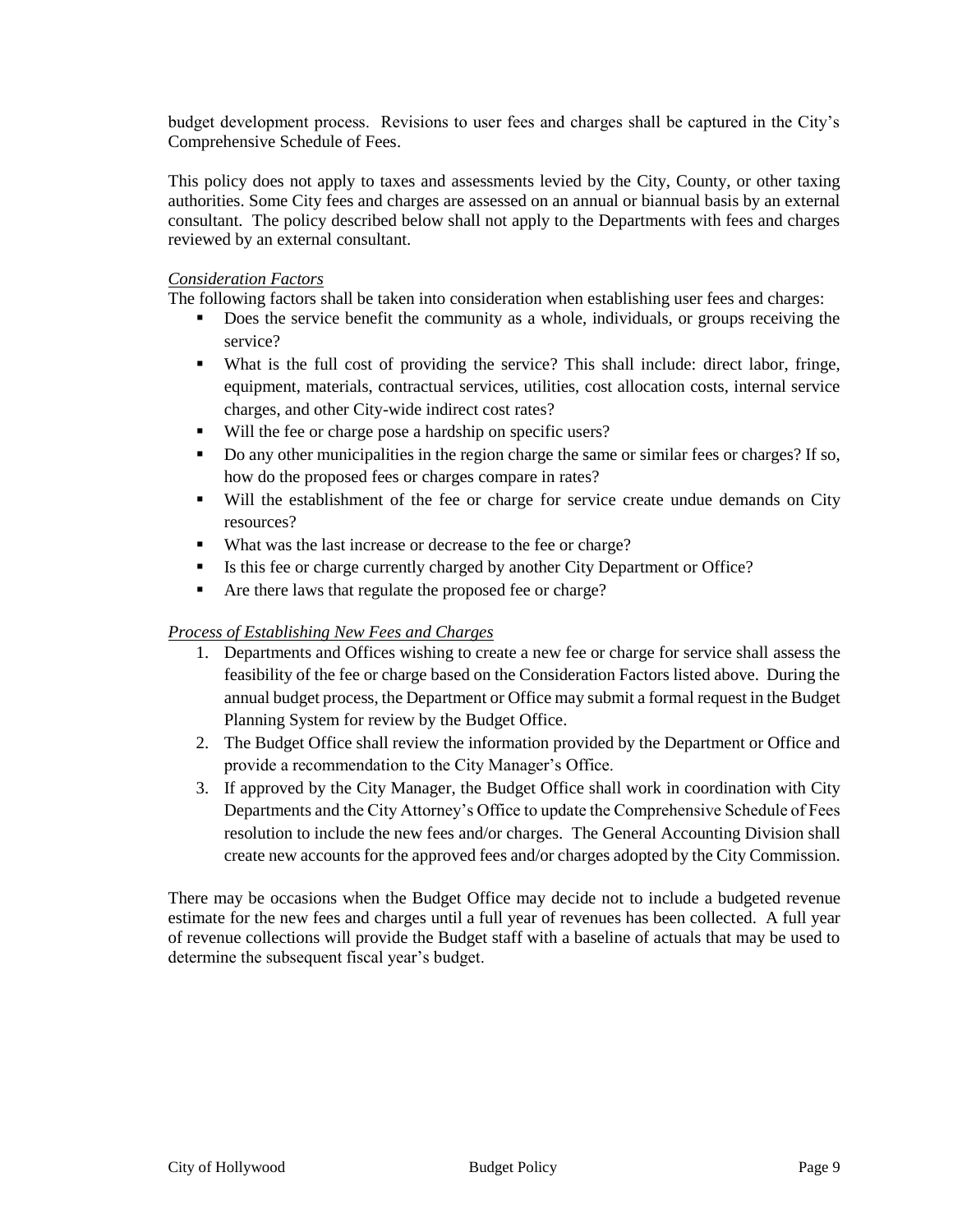# **GLOSSARY OF KEY TERMS**

<span id="page-9-0"></span>**Accrual:** An accrual is an accounting entry recognizing revenues or expenses that have been incurred but not yet received or spent. Please see Modified Accrual Basis of Accounting.

**Annual Budget:** A budget applicable to a single fiscal year.

**Appropriation:** A legal authorization granted by a legislative body (e.g. the City Commission) to incur obligations and make expenditures for specific purposes.

**Balanced Budget:** A balanced budget (particularly that of a government) is a budget with revenues equal to expenditures, and neither a budget deficit nor a budget surplus.

**Bond Issue:** A borrowing based upon certificates of debt containing a promise to pay a specified sum of money (face value or principal) at a specified date or dates in the future (maturity date) together with periodic interest at a specific rate.

**Budget:** A fiscal plan of operation. The budget is comprised of proposed expenditures and proposed revenues together with specific authorizations and restrictions as appropriate. It also includes the current and prior fiscal period history. The budget quantifies executive and legislative objectives and provides a means to measure performance. As a guide for operations, the budget changes over time in response to changes in conditions. The budget embodies public policy and provides insight into how that policy will be implemented. It serves as a policy document, a financial plan, an operations guide, and a communications device to the City's various stakeholders.

**Budget Amendment:** Changes to the Adopted Budget.

**Capital Budget:** The first year of the capital improvement plan which includes capital project appropriations and the revenues required to support the projects.

**Capital Improvement Plan:** All capital expenditures are planned for the next five years. The program specifies both proposed projects and the resources estimated to be available to fund projected expenditures.

**Charges:** These refer to a revenue source for a program that is attributable to a particular service provided. An example would be revenue for the water and sewer fund based upon the usage of water by a customer.

**Cost Allocation:** A study and analysis designed to recover indirect costs from activities for the administration of specific services provided to those activities.

**Cost Recovery:** Recouping a portion of or all costs associated with a particular service provided by a government agency to the public. The user fees determine the percentage of a service that is recovered.

**Debt:** An obligation resulting from the borrowing of money or the purchase of goods and services. Debt instruments used by the City of Hollywood may include general obligation bonds (G.O.), special obligation bonds, bond anticipation notes, tax anticipation notes and bank loans. All debt instruments must be approved by the City Commission. All G. O. bonds must be approved by the voters.

**Debt Service:** Payment of principal and interest related to long-term borrowing.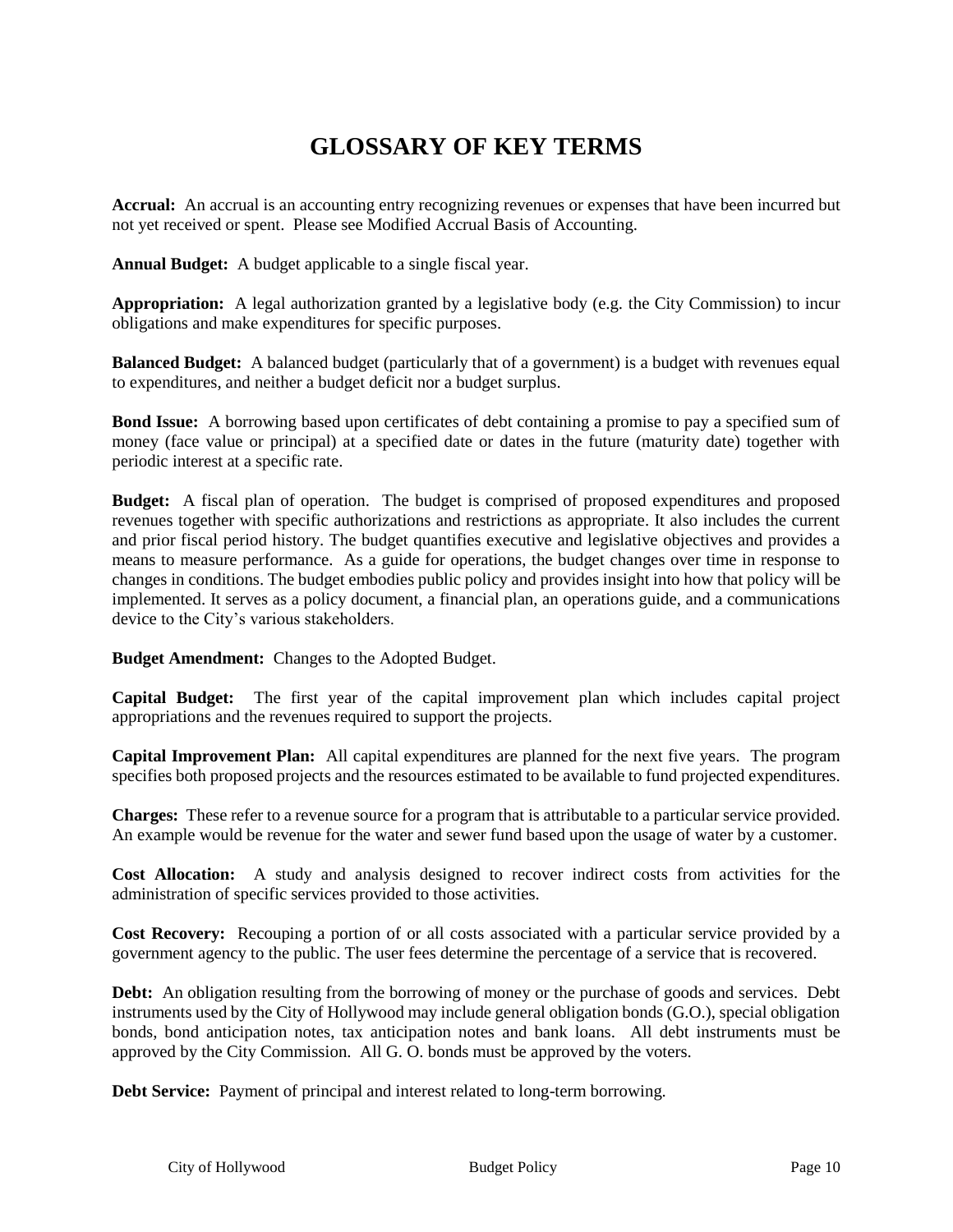**Department:** An organizational unit responsible for carrying out a major governmental function, such as Police or Financial Services.

**Direct Costs:** The costs incurred directly by providing a specified service. These costs are associated with staff time spent performing service-related duties and include employee salary and benefits. In general, direct costs are any costs that can be traced directly to the production of a given service or product.

**Enterprise Fund:** A fund used to account for continuing operations which provide services to the general public that are similar to private business enterprises in nature, and where the intent is that the costs recovered will primarily be used to account for activities where the periodic determination of revenues and expenses is appropriate for capital maintenance, management control, or other public policy. An example would be the Water and Sewer Fund.

**Expenditure/Expense:** A decrease in net total assets. Expenses encompass all costs associated with the delivery of goods and rendering of services, including costs related to borrowing, renting, leasing or purchasing assets (such as vehicles or machinery) and costs representing the use or time-related declining value (depreciation) of assets. Categories of expenses included in the operating budget are: personal services, operating expenditures, and capital outlay.

**Fee:** Typically a flat rate charged for the use of certain municipal services.

**Financial Sustainability:** Ability to maintain financial capabilities over time.

**Fiscal Year:** The annual period applicable to the annual operating budget. The City's standard fiscal year runs from October 1 through September 30. Certain activities of the City, primarily state and federal grant programs which are separate from the annual budget, are required to be accounted for on different fiscal years.

**Fund:** A fiscal and accounting entity that is comprised of a self-balancing set of accounts which reflect all assets, liabilities, equity, revenue, and expenses necessary to disclose financial position and the results of operations. Generally, the number of individual funds should be kept at the lowest number that allows effective and efficient management, with activities that are similar in nature and purpose accounted for in the same fund.

**General Fund:** The fund used to account for both general government activities and those activities not required to be accounted for in another fund.

**General Obligation Bond:** A method of financing used by municipalities for capital improvement projects that are specifically authorized and repaid using the City's taxing power. Voters must approve the projects and purchases in a general obligation bond and by voting for it, also agree to tax to pay for the projects and purchases.

**Goal:** The result or achievement toward which effort is directed.

**Governmental Fund:** Those individual funds through which most governmental functions are typically financed. This category includes the General Fund, Special Revenue Funds, Capital Projects Funds, and Debt Service Funds.